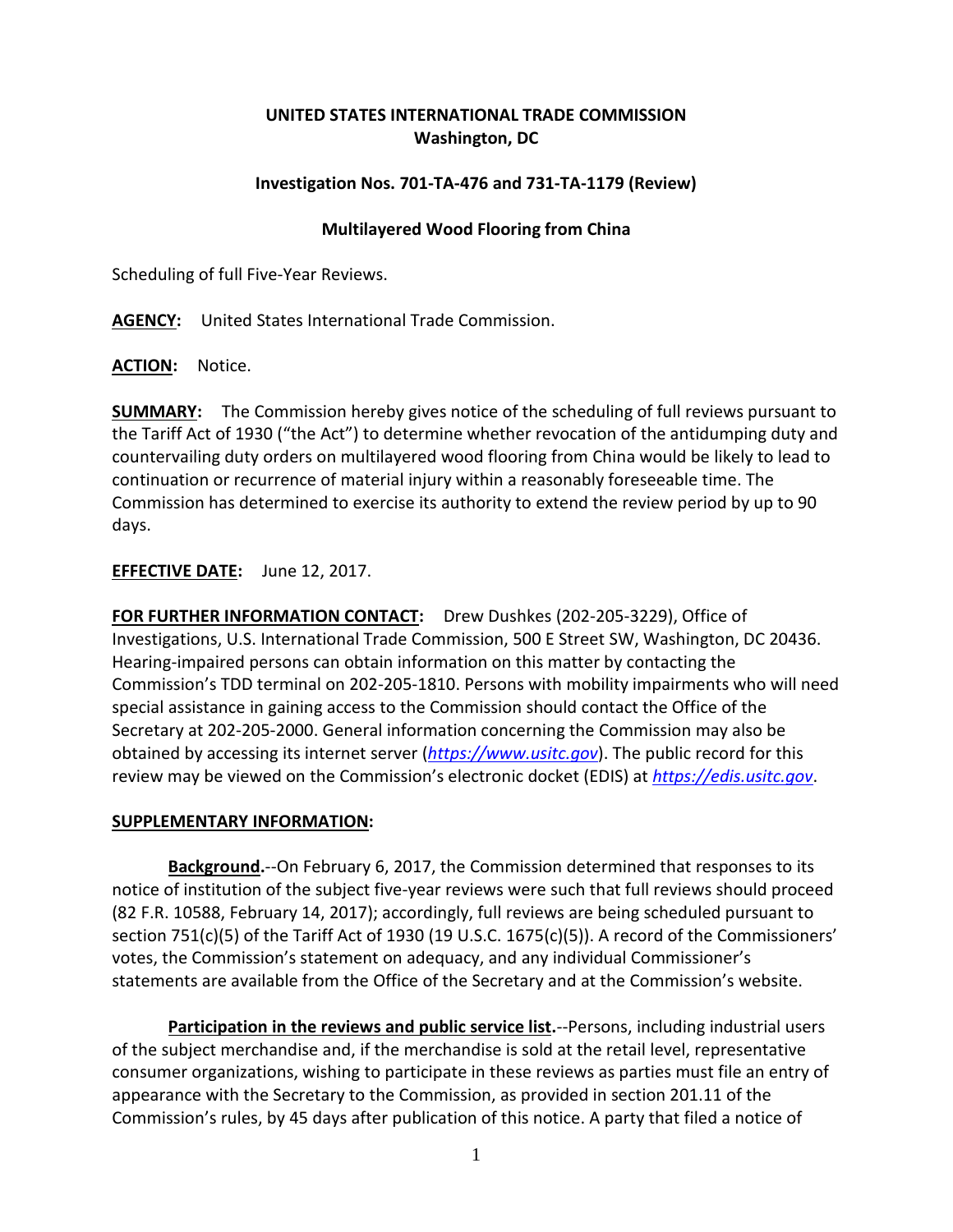appearance following publication of the Commission's notice of institution of the reviews need not file an additional notice of appearance. The Secretary will maintain a public service list containing the names and addresses of all persons, or their representatives, who are parties to the reviews.

For further information concerning the conduct of these reviews and rules of general application, consult the Commission's Rules of Practice and Procedure, part 201, subparts A and B (19 CFR part 201), and part 207, subparts A, D, E, and F (19 CFR part 207).

**Limited disclosure of business proprietary information (BPI) under an administrative protective order (APO) and BPI service list.**--Pursuant to section 207.7(a) of the Commission's rules, the Secretary will make BPI gathered in these reviews available to authorized applicants under the APO issued in the reviews, provided that the application is made by 45 days after publication of this notice. Authorized applicants must represent interested parties, as defined by 19 U.S.C. 1677(9), who are parties to the reviews. A party granted access to BPI following publication of the Commission's notice of institution of the reviews need not reapply for such access. A separate service list will be maintained by the Secretary for those parties authorized to receive BPI under the APO.

**Staff report.**--The prehearing staff report in the reviews will be placed in the nonpublic record on September 22, 2017, and a public version will be issued thereafter, pursuant to section 207.64 of the Commission's rules.

**Hearing.**--The Commission will hold a hearing in connection with the reviews beginning at 9:30 a.m. on Thursday, October 12, 2017, at the U.S. International Trade Commission Building. Requests to appear at the hearing should be filed in writing with the Secretary to the Commission on or before October 5, 2017. A nonparty who has testimony that may aid the Commission's deliberations may request permission to present a short statement at the hearing. All parties and nonparties desiring to appear at the hearing and make oral presentations should participate in a prehearing conference to be held on October 11, 2017, at the U.S. International Trade Commission Building, if deemed necessary. Oral testimony and written materials to be submitted at the public hearing are governed by sections  $201.6(b)(2)$ , 201.13(f), 207.24, and 207.66 of the Commission's rules. Parties must submit any request to present a portion of their hearing testimony **in camera** no later than 7 business days prior to the date of the hearing.

**Written submissions.**--Each party to the reviews may submit a prehearing brief to the Commission. Prehearing briefs must conform with the provisions of section 207.65 of the Commission's rules; the deadline for filing is October 3, 2017. Parties may also file written testimony in connection with their presentation at the hearing, as provided in section 207.24 of the Commission's rules, and posthearing briefs, which must conform with the provisions of section 207.67 of the Commission's rules. The deadline for filing posthearing briefs is October 23, 2017. In addition, any person who has not entered an appearance as a party to the reviews may submit a written statement of information pertinent to the subject of the reviews on or before October 23, 2017. On November 17, 2017, the Commission will make available to parties all information on which they have not had an opportunity to comment. Parties may submit final comments on this information on or before November 21, 2017, but such final comments must not contain new factual information and must otherwise comply with section 207.68 of